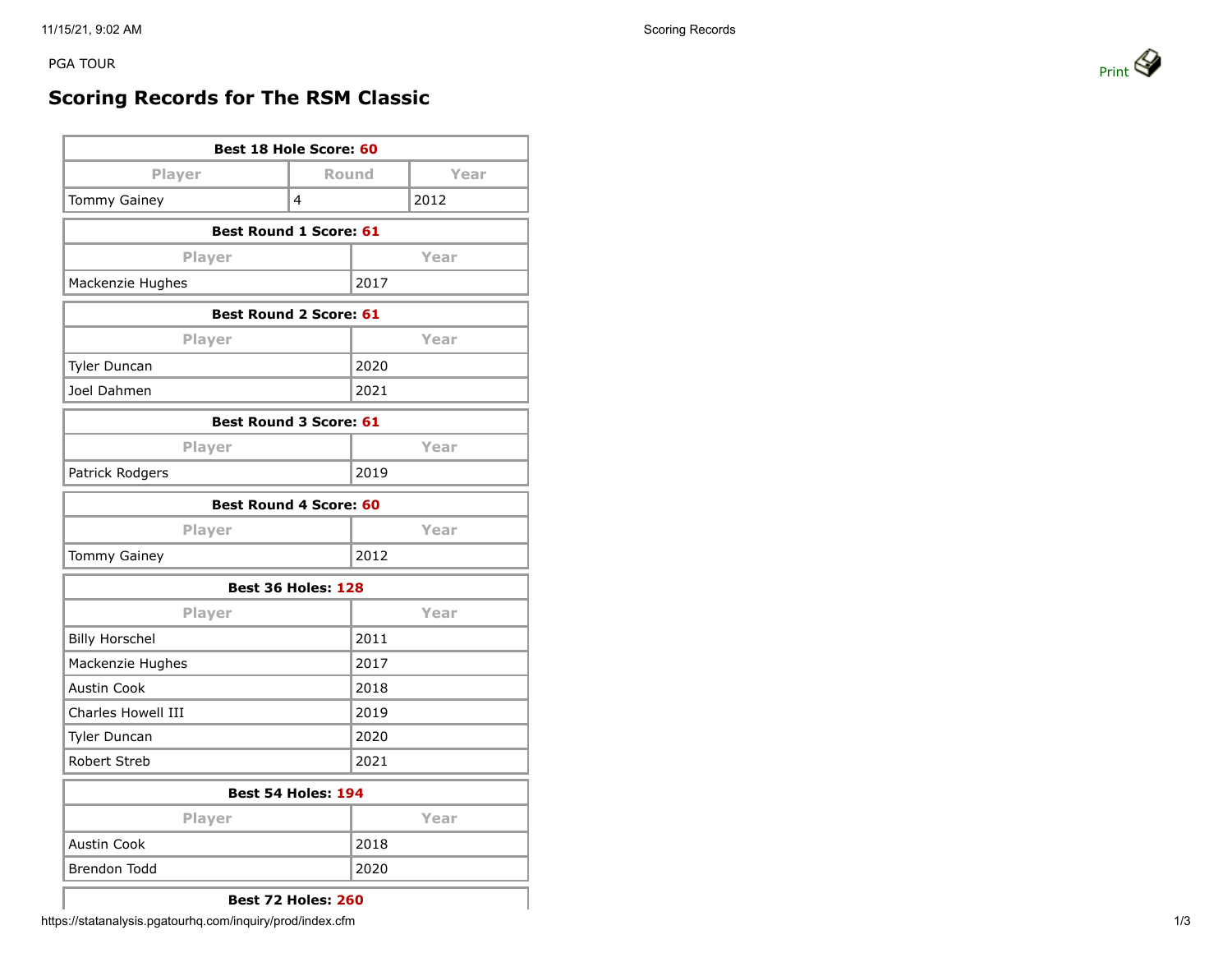| Player                     |                            | Year           |                             |      |      |      |  |
|----------------------------|----------------------------|----------------|-----------------------------|------|------|------|--|
| Kevin Kisner               |                            | 2016           |                             |      |      |      |  |
|                            | <b>Holes in One</b>        |                |                             |      |      |      |  |
| Player                     |                            | <b>Round</b>   |                             | Hole |      | Year |  |
| Mark Anderson              |                            | 1              |                             | 3    |      | 2015 |  |
| Will MacKenzie             |                            | 3              |                             | 6    |      | 2015 |  |
| Ted Potter, Jr.            |                            | 4              |                             | 6    |      | 2018 |  |
| Patton Kizzire             |                            | 4              |                             | 6    |      | 2020 |  |
| Andrew Putnam              |                            | $\overline{2}$ |                             | 7    |      | 2021 |  |
|                            | Low Finish by a Winner: 60 |                |                             |      |      |      |  |
|                            | Player                     |                | <b>Round</b>                |      |      | Year |  |
| <b>Tommy Gainey</b>        |                            | 4              |                             | 2012 |      |      |  |
|                            |                            |                | High Finish by a Winner: 69 |      |      |      |  |
|                            | Player                     | <b>Round</b>   |                             |      |      | Year |  |
| Mackenzie Hughes           |                            | 4              |                             | 2017 |      |      |  |
| Low Start by a Winner: 61  |                            |                |                             |      |      |      |  |
| Player                     |                            |                | Year                        |      |      |      |  |
| Mackenzie Hughes           |                            |                | 2017                        |      |      |      |  |
| High Start by a Winner: 69 |                            |                |                             |      |      |      |  |
| Player                     |                            |                | Year                        |      |      |      |  |
| <b>Tommy Gainey</b>        |                            |                | 2012                        |      |      |      |  |
| Robert Streb               |                            |                | 2015                        |      |      |      |  |
| Largest 18 hole lead: 2    |                            |                |                             |      |      |      |  |
| Player                     |                            |                | Year                        |      |      |      |  |
| Charles Howell III         |                            | 2019           |                             |      |      |      |  |
| Largest 36 hole lead: 3    |                            |                |                             |      |      |      |  |
| Player                     |                            |                | Year                        |      |      |      |  |
| Charles Howell III         |                            |                | 2019                        |      |      |      |  |
| Largest 54 hole lead: 3    |                            |                |                             |      |      |      |  |
|                            | Player                     |                |                             |      | Year |      |  |
| Kevin Kisner               |                            | 2016           |                             |      |      |      |  |
| <b>Austin Cook</b>         |                            |                | 2018                        |      |      |      |  |

https://statanalysis.pgatourhq.com/inquiry/prod/index.cfm 2/3